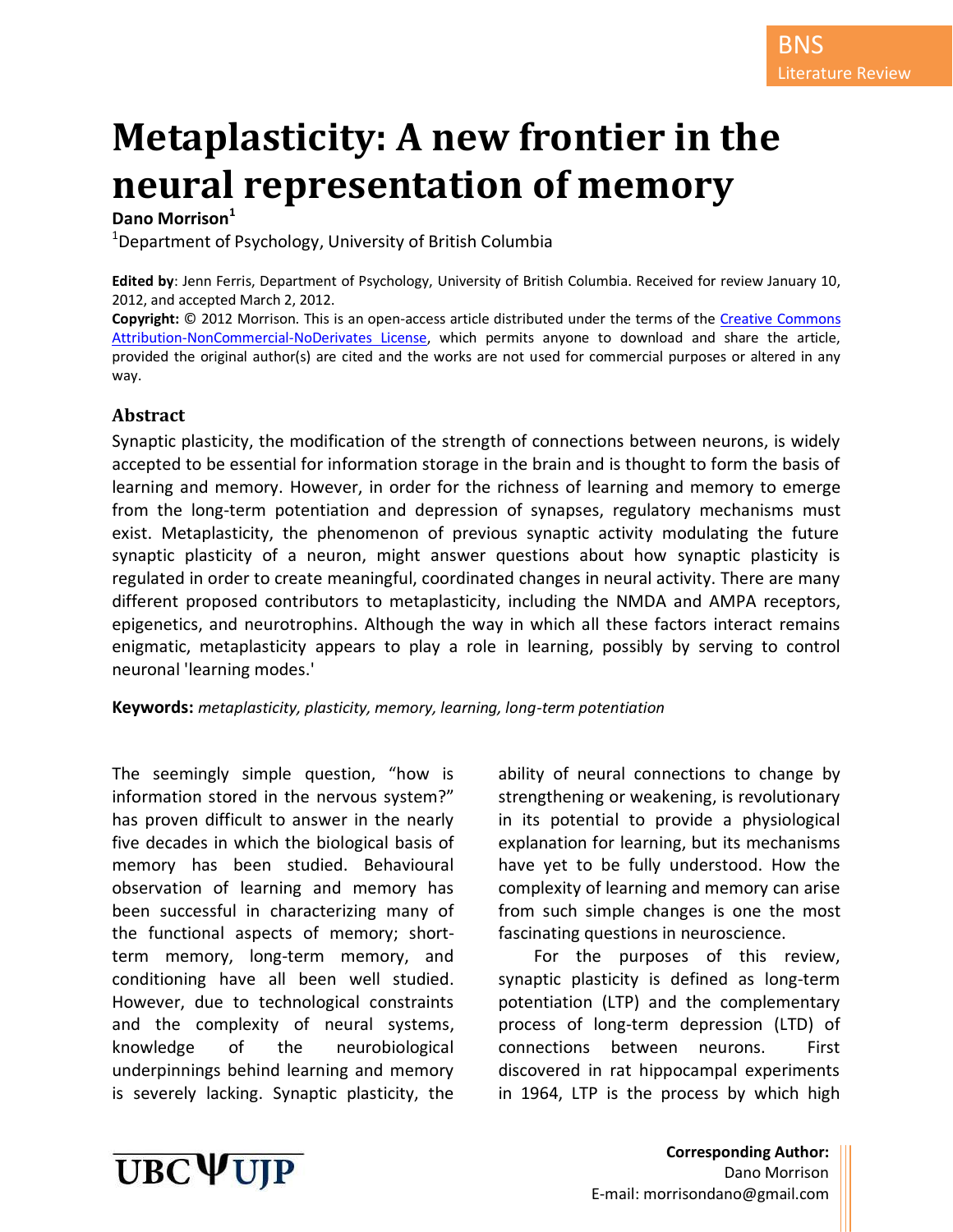frequency electrical stimulus delivered to a bundle of axons results in increased sensitivity or 'potentiation' of those neurons to stimulation. Between two synapsed cells, this means that if one neuron repeatedly stimulates another, the first neuron can more easily excite the second neuron. This results in the strengthening of synaptic transmission between these two communicating neurons. Because this potentiation was observed to last for days (up to an entire year in one study), it was believed to be the primary process through which memory traces were encoded in neural structures (Abraham, 2002). This effect, which was first discovered by Bliss and Lomo in 1964, caused great excitement because it supported an important idea that had been circulating—that persistent changes in the strength of connections between neurons form the basis of learning and memory.

LTD is the reverse of LTP; wherein synapses are depressed and exhibit reduced sensitivity following long-term, lowfrequency stimulation. Less extensively studied, LTD is believed to be critical in the ability of neural systems to refine their circuits for efficiency.

Although the brain's ability to learn, remember, and adapt to stimuli cannot be explained entirely in terms of synaptic plasticity, most memory research today is based on the assumption that plasticity is the foundation from which all these abilities arise. For a comprehensive review on the role of LTP and LTD in learning and memory see Lynch (2004).

This review will address the basic mechanisms of synaptic plasticity and describe metaplasticity, a recently discovered and exciting phenomenon which regulates and integrates synaptic plasticity over time. Metaplasticity is the process in which high or low frequency stimulation affects the extent with which a neuron will undergo LTP or LTD in the future. Between two synapsed neurons, this could manifest as a greater frequency of stimulation required to induce LTP in a neuron that has already been potentiated. The specific mechanisms and functions of metaplasticity remain unclear, but it appears to be critical in maintaining synaptic memory traces and keeping synaptic plasticity occurring within a tight, dynamic range. If synaptic plasticity is the neural representation of firing history, then metaplasticity is the neural history of that plasticity.

## **Synaptic Plasticity: Potentiation and Depression**

Neurons can form thousands of connections with neighbouring cells between specialized cell junctions called synapses. Neurons transmit information through actionpotentials (APs), large waves of electrical activity that travel down the neuron's axon and stimulate the awaiting dendrites of that neuron's synaptic partners. Importantly, action potentials are all-or-none responses; once the threshold level of stimulation of the neuron is reached, the action potential will fire with the exact same intensity, regardless of the magnification of the triggering stimuli. This means that the frequency, not the intensity, of action potential firing becomes the primary way through which out-going signal strength is encoded in neural systems.

The synapse is the primary junction of information transfer. When an AP reaches the synapse of the transmitting or presynaptic neuron, neurotransmitters are released which stimulate much smaller electrical signals of variable strength in the receiving, or postsynaptic, neuron. Unlike APs, these postsynaptic potentials (PSPs) can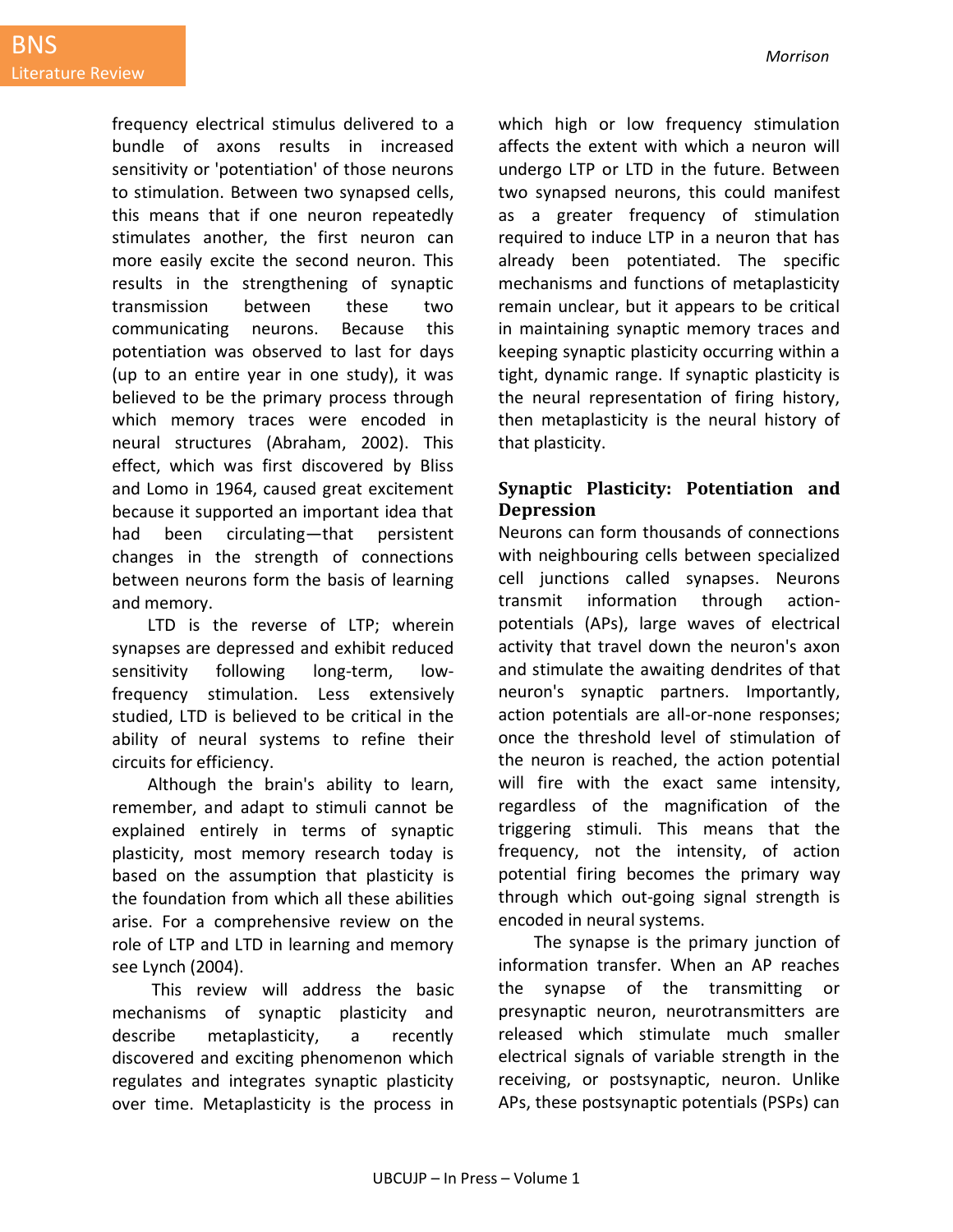vary in strength depending on a number of factors, such as the number and sensitivity of postsynaptic neurotransmitter receptors. These PSPs then travel to the cell body and, much like how smaller waves in the ocean combine to form larger waves, summate into large membrane potentials which push the total membrane depolarization towards or away from the threshold at which an AP is created (Pinel, 2007). With hundreds of these incoming signals converging with different strengths and frequencies, there exists a staggering amount of computational power within each neuron.

Synaptic plasticity is simply the process by which the sensitivity of these synaptic connections alters according to their level of activity. "Those that fire together, wire together" is a common expression describing this process in which the synapses between neurons that often fire together are strengthened, such that it becomes easier for the presynaptic neuron to activate the postsynaptic neuron. This is accomplished by a change in synaptic efficacy, defined as the amplitude of the PSP generated upon activation by presynaptic firing. LTP strengthens PSPs and LTD weakens them. In this way, the brain is able to adapt to organize its firing and adapt to new patterns of stimulation.

How does LTP occur? When researchers first set out the answer this question, they hoped to pinpoint either presynaptic or postsynaptic changes as leading to changes in synaptic efficacy; however, it appears that both presynaptic and postsynaptic changes are involved. Because primarily postsynaptic changes appear to be involved in metaplasticity, only postsynaptic LTP mechanisms will be discussed here and readers interested in presynaptic mechanisms should consult Castillo (2012). In the synapse, the generation of PSPs primarily occurs through the rapid flow of ions through ion-permeable, ionotropic receptors. At glutamine-based synapses in the hippocampus, which are known to be critical in learning and memory, there are two important types of ionotropic receptors: NMDA (N-methyl-D-aspartate) and AMPA (α-amino-3-hydroxy-5-methyl-4-

isoxazolepropionic acid). These receptors, though both responsive to glutamine, have several important functional differences. AMPA receptors (AMPARs), will always allow ion flow and cause local PSPS when glutamate binds to them, while NMDA receptors (NMDARs) possess a voltagedependent magnesium gate and will only open when binding is coupled with a significant amount of postsynaptic depolarization (Pinel, 2007). The interplay of these two of receptors is crucial for many neuronal functions, including synaptic plasticity

During high-frequency stimulation, glutamate binding to AMPA receptors causes a large number of ions to enter the postsynaptic neuron, which initiates PSPs and opens NMDAR channels by depolarizing the postsynaptic environment. With their channels open, NMDARs are free to allow the influx of calcium ions into the synapse. Calcium  $(Ca^{2+})$  influx leads to the phosphorylation of regulatory protein kinases, initiating both an early and a latephase of LTP. First, in early-phase LTP, these protein kinases (e.g calcium-dependent protein kinase II (CaMKII)), increase the sensitivity of existing AMPARs and recruit new receptors to the synapse (Malenka & Bear, 2004). This almost immediate increase in both AMPAR density and sensitivity leads to a stronger postsynaptic response to the same presynaptic stimulus, effectively creating a memory trace within the neuron. In what is known as late-phase LTP, a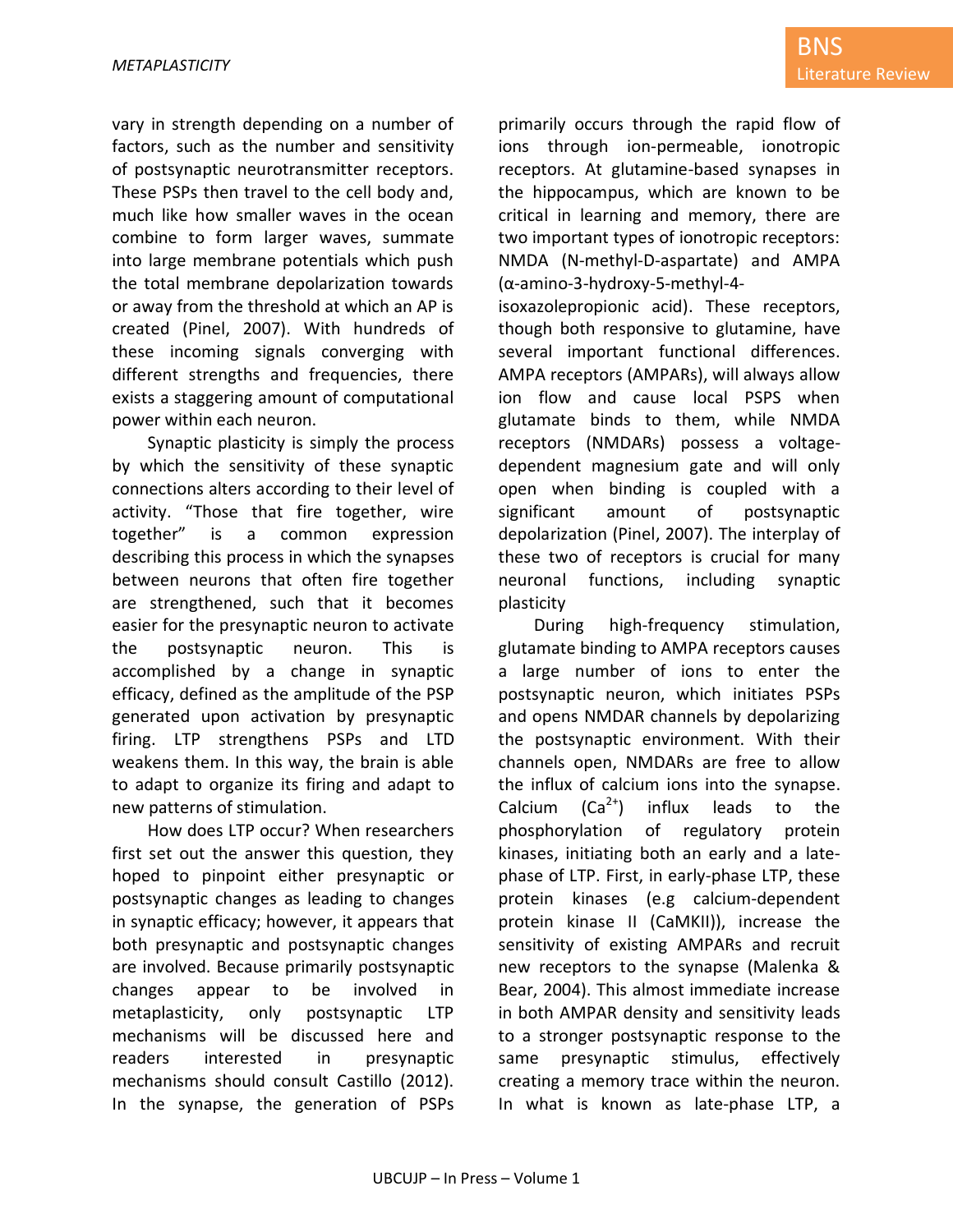cascade of secondary messengers travel to the cell nucleus, initiating gene expression and protein synthesis, facilitating increased production of AMPAR proteins and other synaptic proteins (Lynch, 2004). Late-phase LTP often results in an increased postsynaptic surface area and a greater number of synaptic vesicles, which further amplifies the ability of the presynaptic neuron to excite the postsynaptic neuron (Desmond & Levy, 1988). Both early- and late-phase LTP are implicated in learning and memory by enhancing retention of a task for the first few minutes after it is learned while also making arrangements for the persistent retention of that learning.

Long-term depression, the weakening of synaptic efficacy following prolonged lowfrequency stimulation, has not been studied as extensively as LTP, but its basic mechanics appear similar. During low-frequency stimulation, there is a relatively low degree of postsynaptic depolarization and thus a much smaller amount of NMDAR activation and  $Ca^{2+}$  influx. Interestingly, rather than simply leading to a reduced degree of LTP, low levels of  $Ca^{2+}$  appear to have the opposite effect entirely. While high levels of  $Ca<sup>2+</sup>$  phosphorylate regulatory kinases, low  $Ca<sup>2+</sup>$  levels promote their dephosphorylation. This leads to a decrease in synaptic efficacy via AMPAR desensitization and removal (Malenka & Bear, 2004). The selective weakening of synapses through LTD is believed to be important for the constructive use of LTP. Indeed, if synapses continued to increase in strength, they would ultimately reach a ceiling level of synaptic efficacy which would prevent the encoding of new information It is important to note that the complete picture of these mechanisms, including the involvement of other supplementary mechanisms, is much more complex than described here and despite being an area of active research, is beyond the scope of this article. For further detail on LTD mechanisms, readers should consult Collingridge (2010).

## **The BCM Theory: Thresholds of Plasticity**

In order to describe how metaplasticity affects the induction of synaptic plasticity, it is appropriate to first address the BCM theory of plasticity thresholds. During synaptic firing, increases in postsynaptic  $Ca<sup>2+</sup>$ cause changes in synaptic efficacy: but if  $Ca^{2+}$ is the stimulus for both LTP and LTD, then what determines whether LTP or LTD will be induced? Because the effect of  $Ca^{2+}$  is concentration-dependent, there seems to be a threshold concentration that determines whether potentiation, depression, or no change in synaptic efficacy will occur. The Bienenstock-Cooper-Munro (BCM) model best characterizes this threshold.

The BCM model describes a relationship between postsynaptic response (x-axis on figure) and change in postsynaptic strength (Φ) with two key features. First, a threshold exists ( $\theta_M$ ) above which the synapse will be strengthened (LTP), and below which it will be weakened (LTD). Second, this threshold is not static, but shifts in response to the average frequency of presynaptic stimulation (Bienenstock, Cooper, & Munro, 1982). In this way, an increase in sensitivity following LTP induction will not cause even more LTP in a cycle of positive feedback and lead to excitotoxicity (cellular toxicity involving overactivation of glutamate receptors), and a loss of meaningful input from the synapse. A sliding threshold allows synaptic plasticity to function as a synaptic 'novelty detector', with the threshold being equal to the average level of activity so that LTP and LTD are only induced during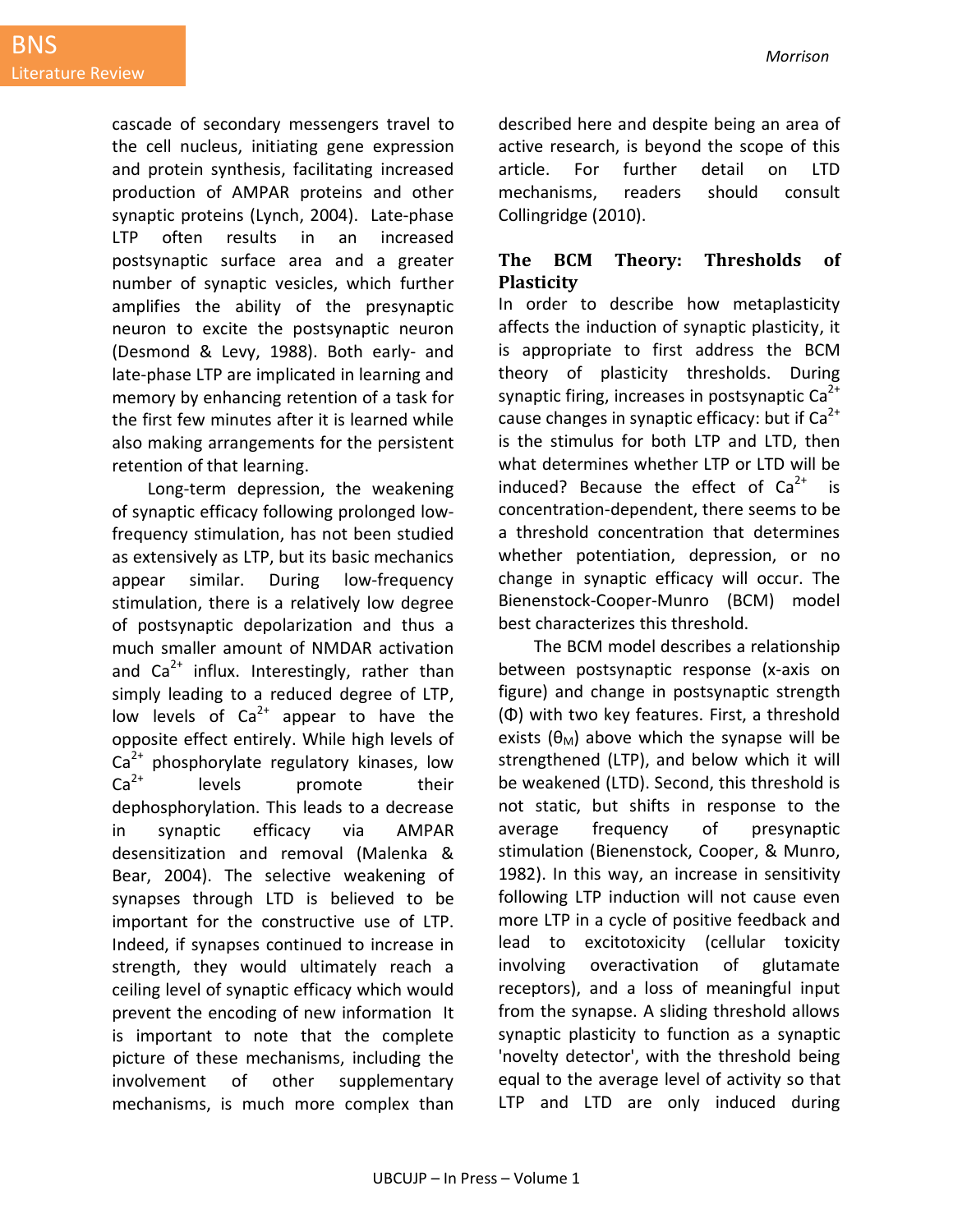significant bursts of in stimulation frequency.

The BCM model was constructed based on observation and mathematical analysis of synaptic plasticity with little explanation for physical mechanisms. However, following the discovery of metaplasticity, it has become clear that synaptic plasticity regulation is not as simple as the BCM model proposes.

### **Metaplasticity: Making Plasticity Make Sense**

In an early experiment on LTP, researchers were surprised to find that increasing the permeability of NMDARs to  $Ca^{2+}$ paradoxically seemed to prevent LTP induction (Coan, Irving, & Collingridge, 1989). This conflicted with what was known about LTP at the time; NMDAR activation leads to LTP so it was expected that greater NMDAR permeability, and thus greater  $Ca^{2+}$ influx, would strengthen LTP. These researchers correctly concluded that NMDAR activation could somehow have an inhibitory effect on LTP despite its central role in LTP induction, but were unable to specify how. Research by Huang et al. in 1992 clarified this effect when they demonstrated that induction of LTP by a strong stimulus could be inhibited if a weak stimulus had been previously delivered to the same pathway (Huang, Colino, Selig, & Malenka, 1992). This effect lasted for upwards of thirty minutes, was dependent on NMDAR activation, and seemed to represent a shift in the BCM plasticity threshold since the inhibition could be overcome eventually by increasing the intensity of stimulation. These experiments were the first to demonstrate that 'priming' stimuli, whether it induces LTP or not, can cause covert changes in the synapse which will affect subsequent plasticity responses. This effect was dubbed "metaplasticity" because of its higher-order nature and was met with much excitement because of its implications for a mechanism of synaptic plasticity control similar to what had been proposed by the BCM theory.

Metaplasticity is often defined as "the plasticity of synaptic plasticity." In other words, synaptic plasticity itself is plastic (capable of change), and metaplasticity is its modulation by a cell's prior history of activity. Metaplastic changes are subtle yet enduring, and allow synaptic events at a single point in time to regulate synaptic processing minutes, hours, or even days later. For example, if a synapse has just undergone LTP, the same stimulus delivered only minutes later will fail to elicit the same degree of potentiation, and may even cause depression. Importantly, metaplasticity can be monosynaptic, effective at one synapse only, or heterosynaptic, effecting neighbouring synapses as well (Abraham, 2008).

Functionally, metaplasticity allows neurons to integrate plasticity-relevant signals over time, encouraging gradual and meaningful neural change. Furthermore, metaplasticity maintains plasticity within a dynamic range and prevents destructive feedback cycles that may lead to either excessive or insufficient activation. The higher-order, 'meta', nature of this effect is exciting not only because of its importance to organized functioning of plasticity, but also because it suggests that neurons retain a trace of their own activity.

### **Mechanisms of Metaplasticity**

**NMDAR: LTP Inhibition***.* Much like synaptic plasticity itself, metaplasticity can either have potentiating or depressing effects. As described by the BCM model, a decrease in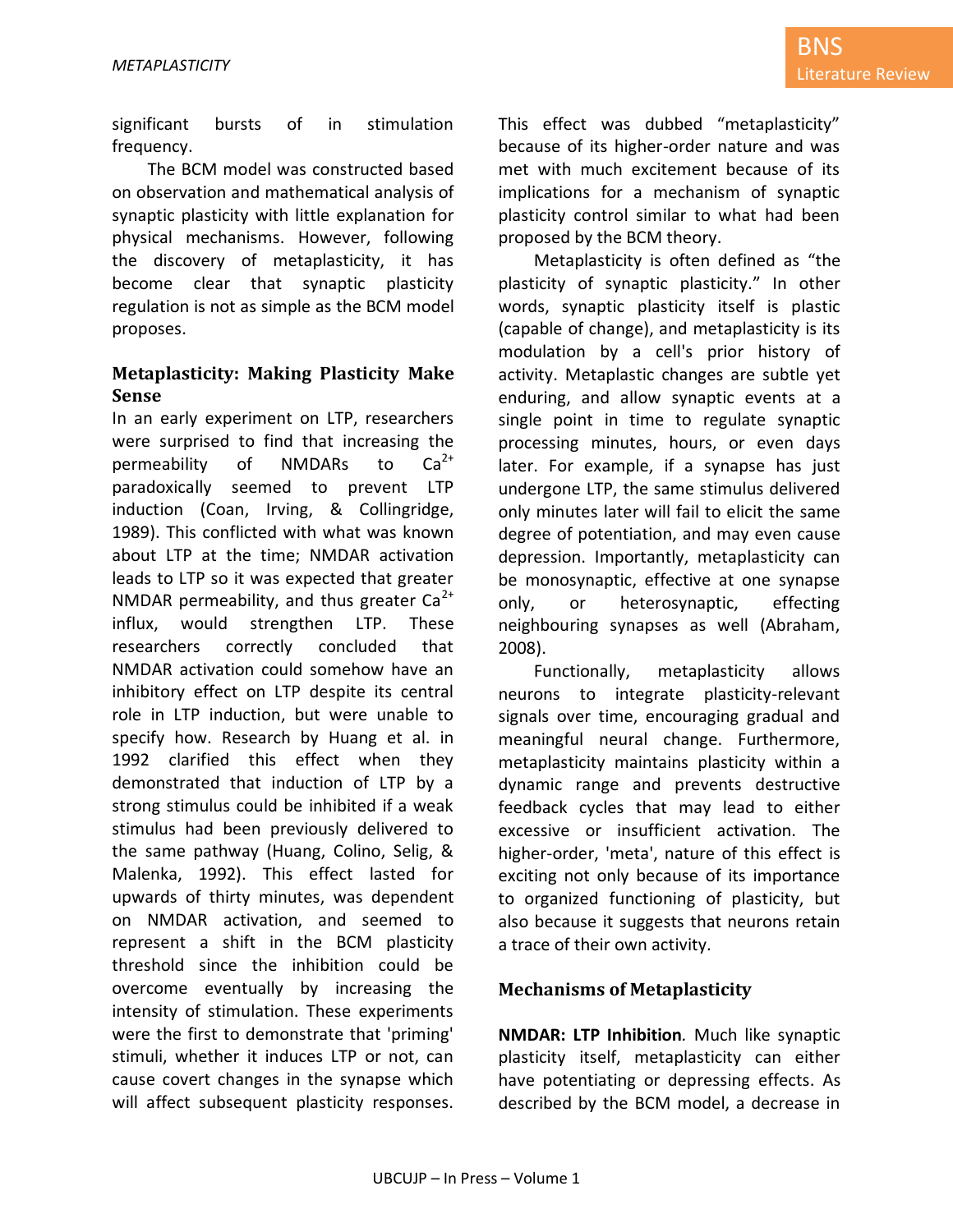successive LTP appears to be based on NMDA activity, and lasts from 30-90 minutes (Huang et al., 1992). There have been two proposed mechanisms for how NMDAR activation may lead to an increase in the plasticity threshold. One theory was based on the observation that NMDARs themselves will occasionally become desensitized after stimulation due to nitric oxide feedback mechanisms (Sobczyk & Svoboda, 2007). It was proposed that this decrease in NMDAR sensitivity leads to a reduced postsynaptic  $Ca<sup>2+</sup>$  response and thus inhibits LTP (Murphy & Bliss, 1999). As attractive as this hypothesis is, metaplastic LTP inhibition has been shown to occur independently of this NMDAR-specific desensitization (Moody, Carlisle, & O'Dell, 1999). Although it may be important in NMDAR function, this pathway cannot be directly mediating NMDARdependent metaplasticity.

The most promising explanation for NMDAR-dependent metaplasticity is the long-term alteration of the regulatory enzyme CaMKII by previous synaptic 'priming' (Bear, 1995). Manipulation of CaMKII phosphorylation sites has been shown to replicate the effect of NMDAR priming and increases the amount of postsynaptic activity needed to induce LTP without any prior high-frequency stimulation (Zhang et al., 2005). This is plausible since CaMKII is crucial in both early- and latephase LTP; however, it is unclear whether the activation of CaMKII during metaplasticity is involved or conflicts with its transient phosphorylation during LTP induction. Recent electrostatic imaging studies have revealed that CaMKII is an impressively complex enzyme possessing two sets of six binding domains, so it is quite possible that it may be activated at multiple sites independently (Craddock, Tuszynski, & Hameroff, 2012). This is a fascinating area

for further research, not only to clarify CaMKII's involvement in metaplasticity, but also because these multiple binding domains may be another site of information storage in the nervous system.

**mGluR: LTP Facilitation.** The idea that metaplasticity facilitates LTP is exciting. Might there be some way our neurons can direct themselves to learn faster and more efficiently?

Certain types of priming stimulation have indeed been shown to enhance LTP, though the mechanisms by which this occurs appear to be more mysterious and complex than LTP inhibition. The lowering of the LTP threshold, decreasing the amount of stimulation needed in order to elicit LTP response, appears not to be based on NMDARs but on an entirely different type of receptor, the metabotropic glutamine receptor.

In addition to fast-acting ionotropic receptors, there also exists a different class of receptors that are slower acting, with profoundly different structure and effects. These receptors, known as metabotropic or G-protein coupled receptors, do not open ion channels in response to neurotransmitter binding but instead activate secondary messenger proteins on the inside of the postsynaptic membrane. These secondary messengers can then effect long-term changes within the cell, such as influencing gene expression and protein translation (Simon, 2007).

Metabotropic glutamate receptors (mGluRs) appear alongside NMDA and AMPA receptors in the postsynaptic membrane and are involved in LTP facilitation (Cohen & Abraham, 1996). The activation of mGluRs has been shown to both facilitate the induction of LTP and lengthen its persistence (Bortolotto, Bashir,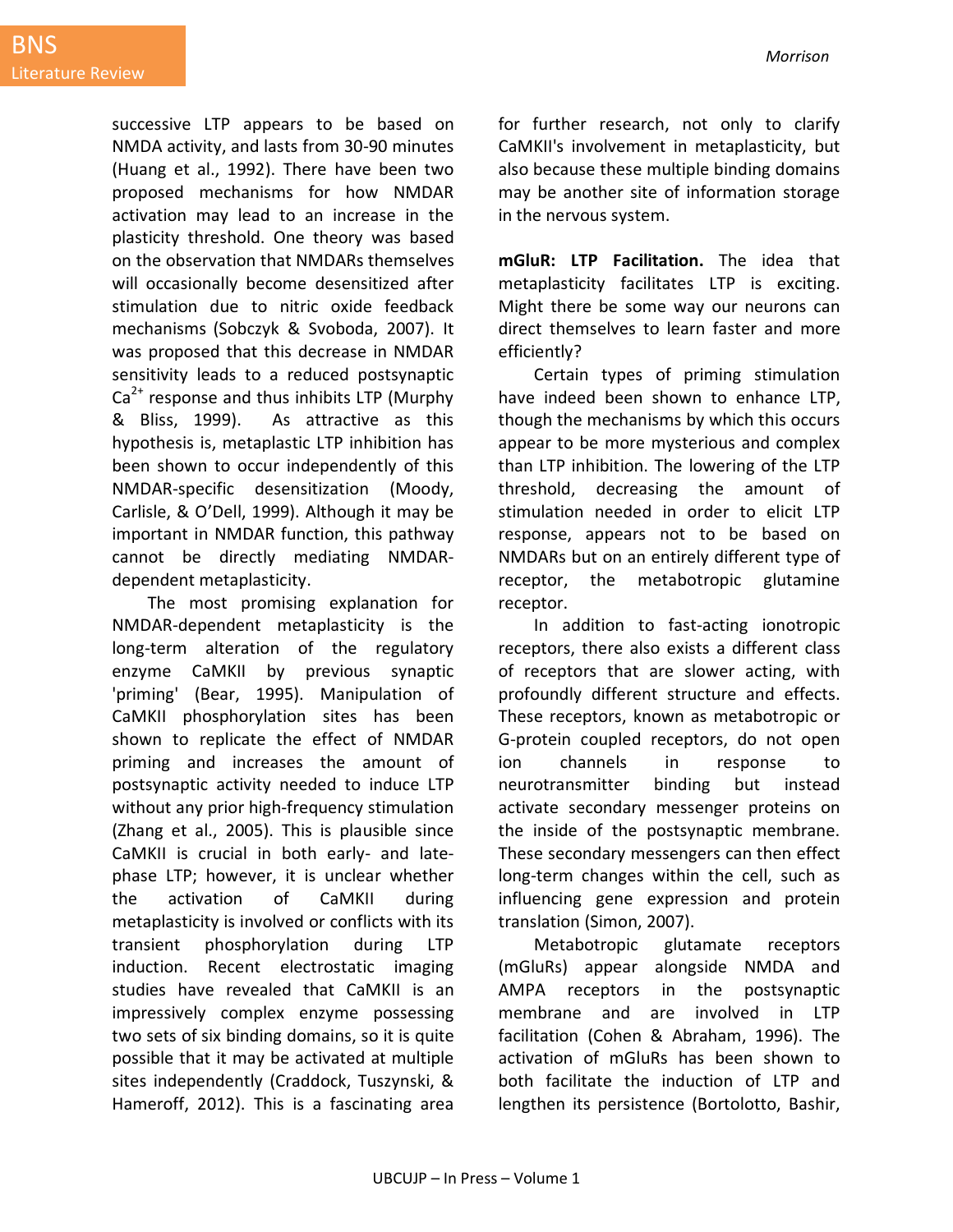Davies, & Collingridge, 1994; Bortolotto et al., 1995). This enhancing effect can last up to an hour and appears to be related to the down-regulating effect that mGluR activation has on the After-Hyperpolarization Period (AHP): the length of time neurons take to return to their resting potential after firing. A decrease in the AHP could lead to an increase in wholecell neuronal excitability and an increase in postsynaptic depolarization due to backpropagation of action potentials from the cell body (Saar, Grossman, & Barkai, 1998). Additionally, mGluR activity may also enhance LTP by trafficking AMPARs to the synaptic membrane, preparing them for involvement in subsequent plasticity events (Oh, Derkach, Guire, & Soderling, 2006). Despite these promising findings, the involvement of mGLuRs in metaplastictic events has proven difficult to completely describe. For instance, mGluR activation appears to have an inhibitory effect on LTP in the dentate gyrus, and it is unknown how this effect could be reconciled with their usual role in enhancing LTP (Gisabella, Rowan, & Anwyl, 2003).

**Epigenetics.** In addition to synaptic receptor activity, there are a number of other factors that can effect long-term modulatory changes on synaptic plasticity. For instance, environmentally induced changes in gene expression (epigenetics) have been shown to be associated with increased LTP during learning tasks. Histone acetylation is an epigenetic process by which certain stretches of DNA are made more accessible to transcription proteins, leading to the increased production of the proteins encoded therein. High levels of histone acetylation have been found in relevant brain regions during learning tasks in rats, and experimental manipulation of this acetylation was shown to affect plasticity thresholds (Levenson et al., 2004). This not only implicates epigenetics as yet another possible mechanism of metaplasticity, but also suggests that a learning event in one synapse could promote LTP to other synapses throughout the neuron. By increasing the availability of proteins involved in late-phase LTP, epigenetics could provide a fertile environment for LTP to occur and thereby enhance learning.

**BDNF***.* The protein known as Brain-Derived-Neurotrophic-Factor (BDNF) has recently been suggested to be involved in metaplasticity, although it is uncertain whether it can effect metaplastic changes its own, or whether it is simply a necessary factor in LTP induction. BDNF's primary role in the brain is developmental: it is involved in the promotion of neural cell survival, differentiation, and the establishment and maintenance of newly formed synapses (Huang & Reichardt, 2001). Because of its stimulatory effect on most neuronal processes, it is not surprising that artificial introduction of BDNF can induce LTP (Ying et al., 2002). However, research has revealed that BDNF may also alter the plasticity threshold in conjunction with PKM*ζ,* another critical protein for LTP induction (Sajikumar & Korte, 2011). Furthermore, BDNF appears to be upregulated during certain learning tasks (Naimark et al., 2007). BDNF's role in synaptic plasticity is far from being completely understood and the persistence of its effect on LTP induction has yet to be demonstrated. Metaplasticity entails a temporal component where synaptic events at one point in time affect later synaptic plasticity; this property has yet to be demonstrated with BDNF, though its presence does appears to amplify LTP. Nevertheless, it does provide a promising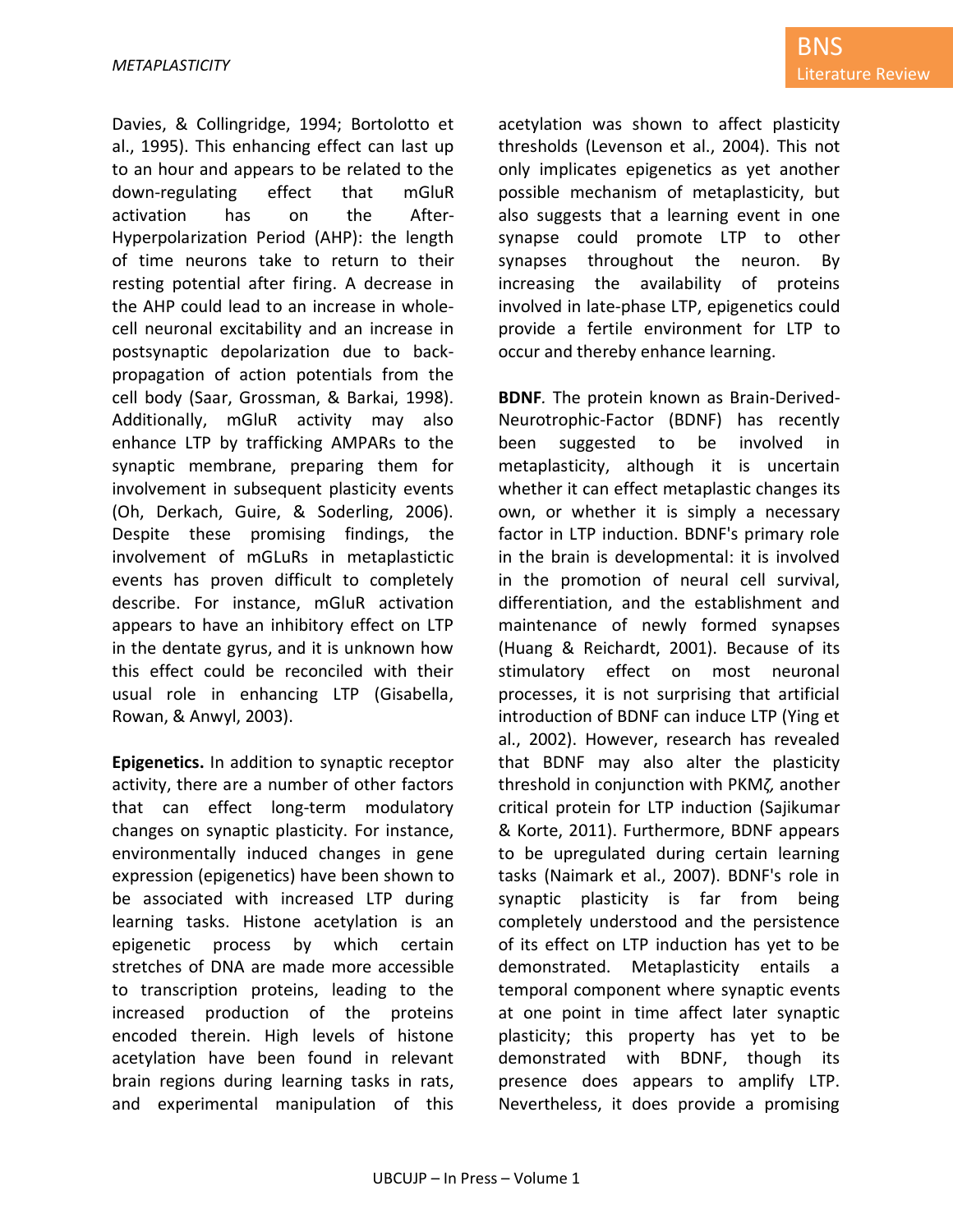avenue of research and serves to illustrate just how many different factors are involved in regulating synaptic plasticity.

#### **Metaplasticity and Learning**

Metaplasticity is critical for maintaining synaptic plasticity within a dynamic range, but could it have a more direct role in learning? Research on the link between metaplasticity and learning is still in its infancy, yet what has been found is exciting and seems to implicate metaplasticity in both the facilitation and inhibition of learning. For example, it is well known that stress can impair learning, and now research has demonstrated that NMDAR-related metaplasticity triggered by stressful events may be the reason why (Sacchetti et al., 2002). Metaplasticity may also increase neural plasticity during learning periods, leading to more efficient learning. An exciting study demonstrated that during olfactory-discrimination training in mice, the AHP period of pyramidal neurons in the hippocampus was significantly decreased, suggesting the presence of mGluR-mediated metaplastic LTP facilitation. Importantly, this effect was present during the learning period but disappeared once the learning rule had been acquired, and was even correlated with enhanced ability to learn a different task in which the same neurons were involved. This suggests that mGluRmediated metaplasticity may act as a 'learning switch', providing an improved cellular environment for learning to occur (Zelcer et al., 2006). Similar learning-related reductions in AHP have also been observed in reflexive eye-blink conditioning and water maze tasks (Lebel, Grossman, & Barkai, 2001; Moyer, Thompson, & Disterhoft, 1996).

Within the limited body of behavioural research on metaplasticity, an important observation has arisen which calls into question the accuracy of the BCM model and previous conceptions about synaptic plasticity regulation. The presence of multiple mechanism of metaplasticity (NMDARs, mGluRs), often leads to a failure of a single sliding threshold model to predict or explain changes in synaptic plasticity. For example, when decreases in the AHP are observed, there is almost always a simultaneous reduction in LTP as well. This suggests that NMDAR-mediated LTP inhibition may occur in dynamic balance with mGluR sensitization and illustrates an important point: these processes are by no means exclusive. With multiple metaplastic processes occurring simultaneously, it is challenging to develop a single model of metaplasticity that is accurate in all situations. At this point, there is no unifying explanation for how these different mechanisms work together. They may be cooperating, competing, or involved in some complex memory encoding process we have yet to discover. Explaining the interactions between discrete metaplastic mechanisms is a critical question  $-$  how do all these pieces of the puzzle fit together?

#### **Conclusion**

Metaplasticity, the modulation of synaptic plasticity based on previous firing history, is critical for the emergence of learning and memory. Like memory itself, metaplasticity appears to be composed of many different complex processes working together. NMDAR-mediated metaplasticity inhibits future LTP through CaMKII phosphorylation while mGluR-mediated metaplasticity facilitates LTP via AHP downregulation. Histone acetylation enhances LTP by increasing transcription of synaptic proteins and BDNF may play a role in metaplasticity as well. Together, these processes allow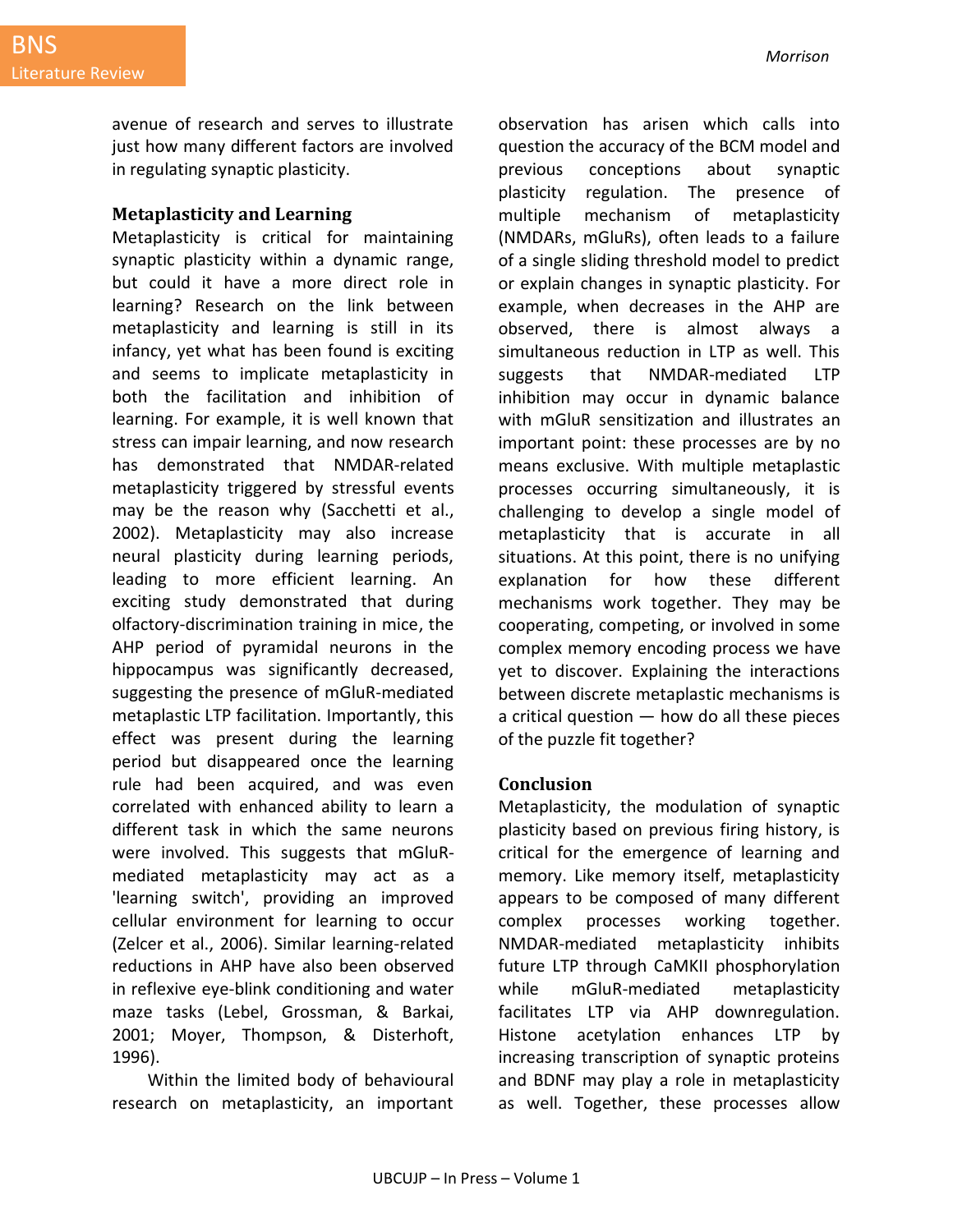neurons to maintain synaptic plasticity within a dynamic range. There is also mounting evidence that metaplasticity is involved directly in learning processes through up-regulation of neural plasticity in task-relevant neurons and that a dynamic balance between mechanisms may exist in order to regulate these 'learning modes'. Further research on metaplasticity could elaborate on this involvement in learning, leading to new discoveries about how we learn and providing knowledge to fill the considerable gap between psychological and neurobiological understanding of memory.

Although the stated goal of this review was to dissect metaplasticity into a simple, unified, understandable phenomenon, it is clear that metaplasticity cannot be reduced to a single process. NMDARs, mGluRs, neurotrophins, epigenetics – all these factors are involved and inter-related in ways we do not yet understand, forming a very complex phenomenon which is only superficially cohesive. These phenomena are not neat, orderly, or amenable to a unified label. Instead, they constitute a complex adaptation to endow organisms with the flexibility to adapt in a chaotic and unplanned world.

#### **Declaration of Conflicting Interests**

The author declared they have no conflicts of interests with respect to their authorship or the publication of this article.

#### **References**

- Abraham, W. C., & Bear, M. F. (1996). Metaplasticity: the plasticity of synaptic plasticity. *Trends in Neurosciences*, *19*(4), 126-130. doi:10.1016/S0166-2236(96)80018-X
- Abraham, W. C., Logan, B., Greenwood, J. M., & Dragunow, M. (2002). Induction and experience-dependent consolidation of stable long-term potentiation lasting months in the hippocampus. *The Journal of Neuroscience*, *22*(21), 9626–9634.
- Abraham, W. C. (2008). Metaplasticity: tuning synapses and networks for plasticity. *Nature Reviews Neuroscience*, *9*(5), 387–387. doi:10.1038/nrn2356
- Bear, M F. (1995). Mechanism for a sliding synaptic modification threshold. *Neuron*, *15*(1), 1-4.
- Bienenstock, E. L., Cooper, L. N., & Munro, P. W. (1982). Theory for the development of neuron selectivity: orientation specificity and binocular interaction in visual cortex. *The Journal of Neuroscience: The Official Journal of the Society for Neuroscience*, *2*(1), 32-48.
- Blais, B., & Cooper, L. (2008). BCM theory. *Scholarpedia*, *3*(3), 1570. doi:10.4249/scholarpedia.1570
- Bortolotto, Z. A., Bashir, Z. I., Davies, C. H., & Collingridge, G. L. (1994). A molecular switch activated by metabotropic glutamate receptors regulates induction of long-term potentiation. *Nature*, *368*(6473), 740-743. doi:10.1038/368740a0
- Bortolotto, Z. A., Bashir, Z. I., Davies, C. H., Taira, T., Kaila, K., & Collingridge, G. L. (1995). Studies on the role of metabotropic glutamate receptors in long-term potentiation: some methodological considerations. *Journal of Neuroscience Methods*, *59*(1), 19-24.
- Castillo, P. E. (2012). Presynaptic LTP and LTD of excitatory and inhibitory synapses. *Cold Spring Harbor Perspectives in Biology*, *4*(2). doi:10.1101/cshperspect.a005728
- Christie, B. R., & Abraham, W. C. (1992). Priming of associative long-term depression in the dentate gyrus by theta frequency synaptic activity. *Neuron*, *9*(1), 79-84.
- Coan, E. J., Irving, A. J., & Collingridge, G. L. (1989). Low-frequency activation of the NMDA receptor system can prevent the induction of LTP. *Neuroscience Letters*, *105*(1-2), 205–210.
- Cohen, A. S., & Abraham, W. C. (1996). Facilitation of long-term potentiation by prior activation of metabotropic glutamate receptors. *Journal of Neurophysiology*, *76*(2), 953-962.
- Collingridge, G. L., Peineau, S., Howland, J. G., & Wang, Y. T. (2010). Long-term depression in the CNS. *Nature Reviews Neuroscience*, *11*(7), 459–473. doi:10.1038/nrn2867
- Craddock, T. J. A., Tuszynski, J. A., & Hameroff, S. (2012). Cytoskeletal Signaling: Is Memory Encoded in Microtubule Lattices by CaMKII Phosphorylation? (G. Bernroider, Ed.)*PLoS Computational Biology*, *8*(3), e1002421. doi:10.1371/journal.pcbi.1002421
- Desmond, N. L., & Levy, W. B. (1988). Synaptic interface surface area increases with long-term potentiation in the hippocampal dentate gyrus.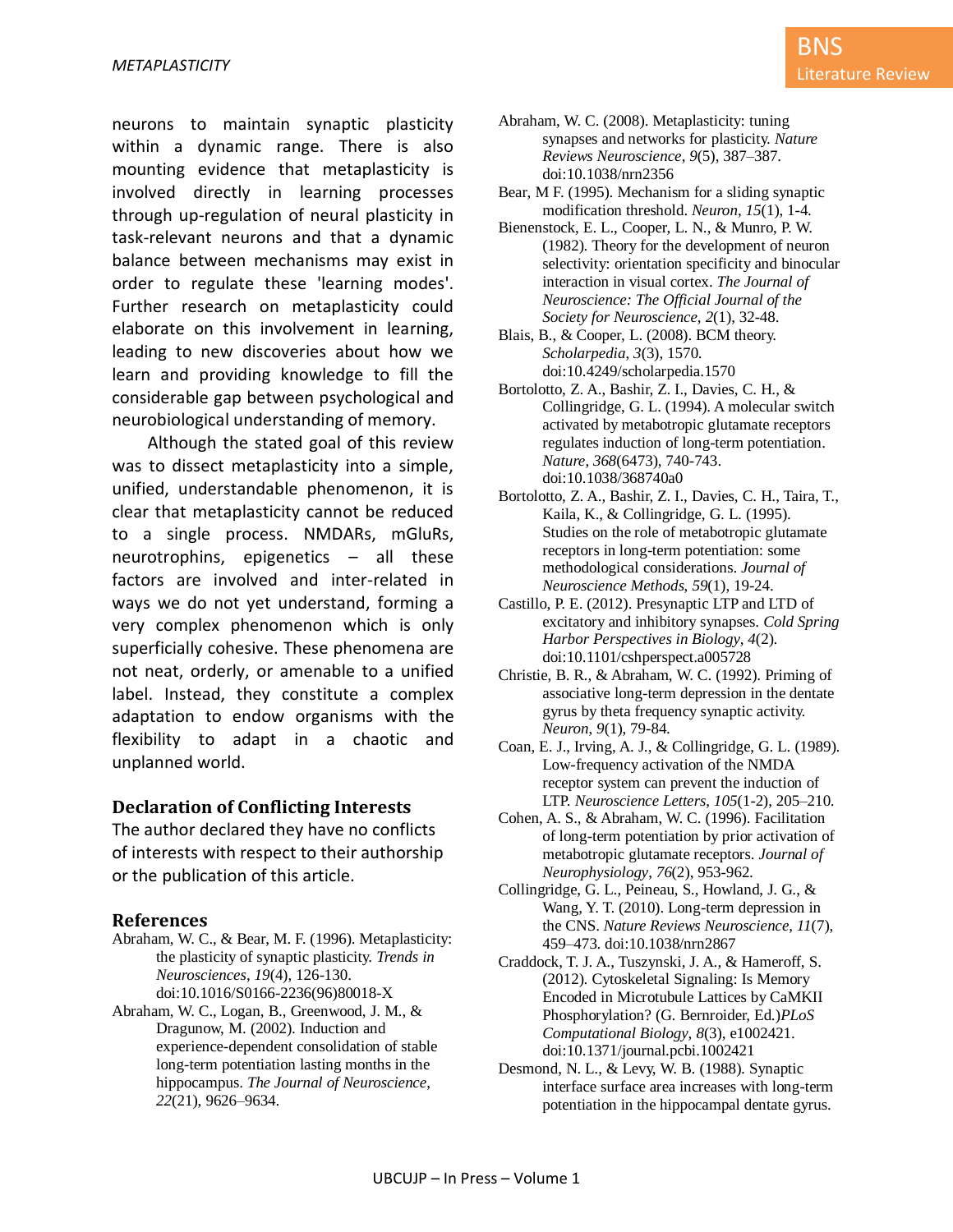*Brain Research*, *453*(1-2), 308-314.

- Diamond, D. M., Fleshner, M., & Rose, G. M. (1994). Psychological stress repeatedly blocks hippocampal primed burst potentiation in behaving rats. *Behavioural Brain Research*, *62*(1), 1-9. doi:10.1016/0166-4328(94)90032-9
- Gisabella, B., Rowan, M. J., & Anwyl, R. (2003). Mechanisms underlying the inhibition of longterm potentiation by preconditioning stimulation in the hippocampus in vitro. *Neuroscience*, *121*(2), 297–305.
- Huang, E. J., & Reichardt, L. F. (2001). Neurotrophins: roles in neuronal development and function. *Annual review of neuroscience*, *24*, 677–736.
	- doi:10.1146/annurev.neuro.24.1.677
- Huang, Y., Colino, A., Selig, D., & Malenka, R. (1992). The influence of prior synaptic activity on the induction of long-term potentiation. *Science*, *255*(5045), 730 -733. doi:10.1126/science.1346729
- Lebel, D., Grossman, Y., & Barkai, E. (2001). Olfactory learning modifies predisposition for long-term potentiation and long-term depression induction in the rat piriform (olfactory) rtex. *Cerebral Cortex*, *11*(6), 485– 489. doi:10.1093/cercor/11.6.485
- Levenson, J. M., O'Riordan, K. J., Brown, K. D., Trinh, M. A., Molfese, D. L., & Sweatt, J. D. (2004). Regulation of histone acetylation during memory formation in the hippocampus. *Journal of Biological Chemistry*, *279*(39), 40545 -40559. doi:10.1074/jbc.M402229200
- Lynch, M. A. (2004). Long-term potentiation and memory. *Physiological Reviews*, *84*(1), 87 - 136. doi:10.1152/physrev.00014.2003
- Malenka, R. C., & Bear, M. F. (2004). LTP and LTD: an embarrassment of riches. *Neuron*, *44*(1), 5- 21. doi:10.1016/j.neuron.2004.09.012
- Martin, S. J., Grimwood, P. D., & Morris, R. G. (2000). Synaptic plasticity and memory: an evaluation of the hypothesis. *Annual Review of Neuroscience*, *23*, 649-711. doi:10.1146/annurev.neuro.23.1.649
- Moody, T. D., Carlisle, H. J., & O'Dell, T. J. (1999). A Nitric Oxide-Independent and β-Adrenergic Receptor-Sensitive Form of Metaplasticity Limits θ-Frequency Stimulation-Induced LTP in the Hippocampal CA1 Region. *Learning & Memory*, *6*(6), 619–633.
- Murphy, K. P., & Bliss, T. V. (1999). Photolytically released nitric oxide produces a delayed but persistent suppression of LTP in area CA1 of the rat hippocampal slice. *The Journal of Physiology*, *515 ( Pt 2)*, 453–462.
- Murphy, K. P., Williams, J. H., Bettache, N., & Bliss, T. V. (1994). Photolytic release of nitric oxide modulates NMDA receptor-mediated transmission but does not induce long-term potentiation at hippocampal synapses. *Neuropharmacology*, *33*(11), 1375-1385.
- Naimark, A., Barkai, E., Matar, M. A., Kaplan, Z., Kozlovsky, N., & Cohen, H. (2007). Upregulation of neurotrophic factors selectively in frontal cortex in response to olfactory discrimination learning. *Neural Plasticity*, *2007*, 13427. doi:10.1155/2007/13427
- Oh, M. C., Derkach, V. A., Guire, E. S., & Soderling, T. R. (2006). Extrasynaptic membrane trafficking regulated by GluR1 serine 845 phosphorylation primes AMPA receptors for long-term potentiation. *Journal of Biological Chemistry*, *281*(2), 752 –758. doi:10.1074/jbc.M509677200
- Pinel, J. P. J. (2007). *Biopsychology Eighth Edition*. Allyn and Bacon: Toronto
- Saar, D., Grossman, Y., & Barkai, E. (1998). Reduced after-hyperpolarization in rat piriform cortex pyramidal neurons is associated with increased learning capability during operant conditioning. *The European Journal of Neuroscience*, *10*(4), 1518–1523.
- Sacchetti, B., Lorenzini, C. A., Baldi, E., Bucherelli, C., Roberto, M., Tassoni, G., & Brunelli, M. (2002). Time-dependent inhibition of hippocampal LTP in vitro following contextual fear conditioning in the rat. *The European Journal of Neuroscience*, *15*(1), 143–150.
- Sajikumar, S., & Korte, M. (2011). Metaplasticity governs compartmentalization of synaptic tagging and capture through brain-derived neurotrophic factor (BDNF) and protein kinase Mζ (PKMζ). *Proceedings of the National Academy of Sciences*, *108*(6), 2551–2556. doi:10.1073/pnas.1016849108
- Simon, P. (2007). The role of glutamate in central nervous system health and disease – A review. *The Veterinary Journal*, *173*(2), 278-286. doi:10.1016/j.tvjl.2005.11.007
- Sobczyk, A., & Svoboda, K. (2007). Activitydependent plasticity of the NMDA-receptor fractional Ca<sup>2+</sup> current. *Neuron*, 53(1), 17-24. doi:10.1016/j.neuron.2006.11.016